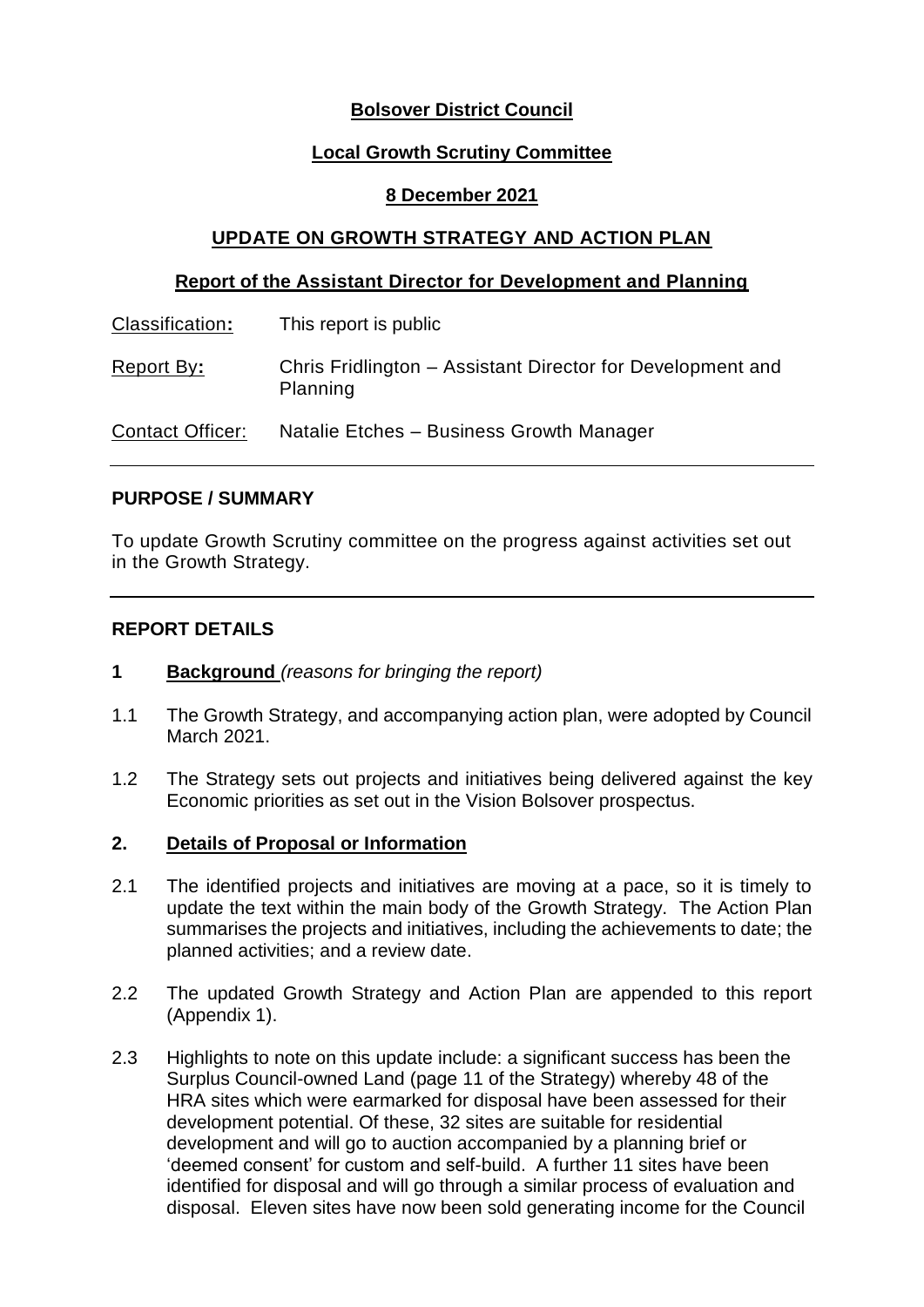of just over £770,000. If all the sites achieve a similar value, the sale of these sites will generate income in the region of £1,000,000 for the Council.

- 2.4 The capital projects for Shirebrook Crematorium and Portland Drive Industrial Units developments both continue to progress, with design teams appointed on each scheme to lead on the detailed designs and planning applications.
- 2.5 The unemployment support scheme KickStart is building momentum with young unemployed individuals securing 6-month placements with different departments across the Council.
- 2.6 The Institute of Technology proposal hasn't progressed as quickly as would have liked, with a recent funding application to the Community Renewal Fund (CRF) being unsuccessful. However, the development of the scheme is continuing, and work is being done to strengthen the proposal for future funding opportunities. The Partnership Team and the Economic Development Team are both working with the LGA and Design Council as part of a collaborative LGA Economic Growth Design Skills Programme utilising this scheme as a case study.

# **3 Reasons for Recommendation**

3.1 This is an information report to keep Growth Scrutiny Members informed of progress against the Growth Strategy, noting achievements to date.

#### **4 Alternative Options and Reasons for Rejection**

4.1 Not applicable to this report. Report is for information purposes only.

### **RECOMMENDATIONS**

1. That members note the updated Growth Strategy and action plan

#### **IMPLICATIONS**

| <b>Finance and Risk:</b><br>Details:                  |      | Yes <sub>1</sub> | No $\boxtimes$ |                                           |  |
|-------------------------------------------------------|------|------------------|----------------|-------------------------------------------|--|
|                                                       |      |                  |                | On Behalf of the Section 151 Officer      |  |
| <b>Legal (including Data Protection):</b><br>Details: |      | Yes <sub>1</sub> | No $\boxtimes$ |                                           |  |
|                                                       |      |                  |                | On Behalf of the Solicitor to the Council |  |
| <b>Staffing:</b><br>Details:                          | Yes⊟ | No $\boxtimes$   |                |                                           |  |
|                                                       |      |                  |                | On behalf of the Head of Paid Service     |  |